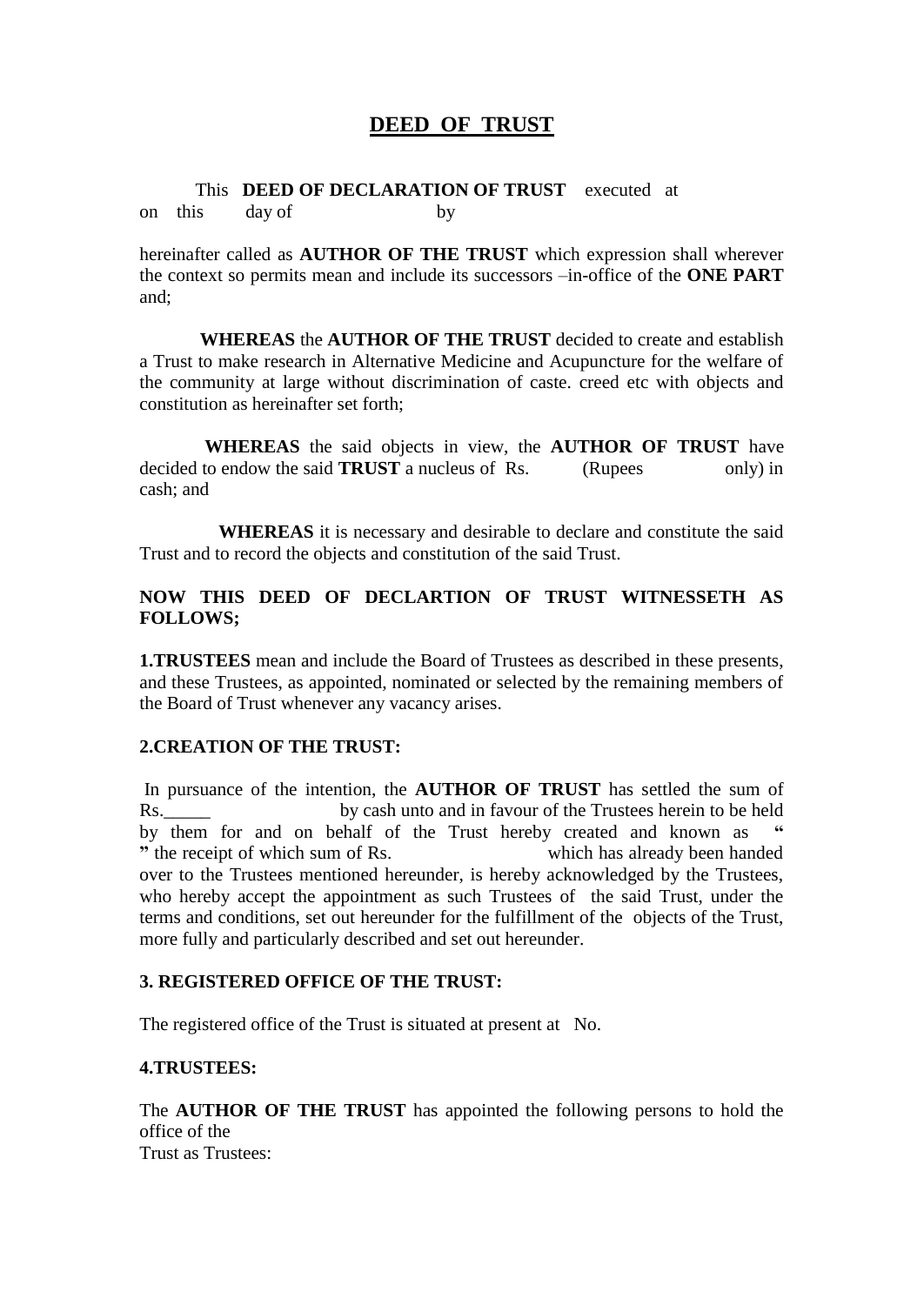### **5.1. MOTTO OF THE TRUST:**

The Motto of the Trust is

## **5.2. OBJECTS OF THE TRUST:**

The objects of the Trust are. -

#### **5.3.BENEFIT OF THE TRUST:**

The Benefits of the Trust are open to all irrespective of Caste, religion, race, sex etc. That the Trust will not carry on any activities with an intention of earning profit.

### **6. THE PROPERTIES OF THE TRUST**

The properties of the Trust shall be.-

 (a) the said sum of Rs. above referred to the receipt of which is hereby acknowledged by the Trustees;

 (b) any properties movable or immovable, that may be acquired by the Trust either by purchase or otherwise;

(c) all additions and acceptations to the Trust fund;

 (d) all voluntary donations both towards corpus or otherwise gifts, legacies or grants in cash or in kind accepted by the trustees;

 (e) all grants and contributions made to the Trust by the Government, Government bodies, Trust or Institutions, Trade Union or Societies etc; and

(f) all sums and assets which by and means become the property of the Trust.

### **7. QUALIFICATION OF THE TRUSTEES:**

The qualification for the trustees shall be

- a) One Trustee shall possess qualification in alternative medicine or acupuncture;
- b) One may be Specialist in yoga therapy;
- c) Other trustees shall be social workers or professionals in the field of medicine or accounts or law.

#### **8. CESSATION OF TRUSTEESHIP:**

A Trustee mentioned below shall cease to be the trustee of the Trust if:-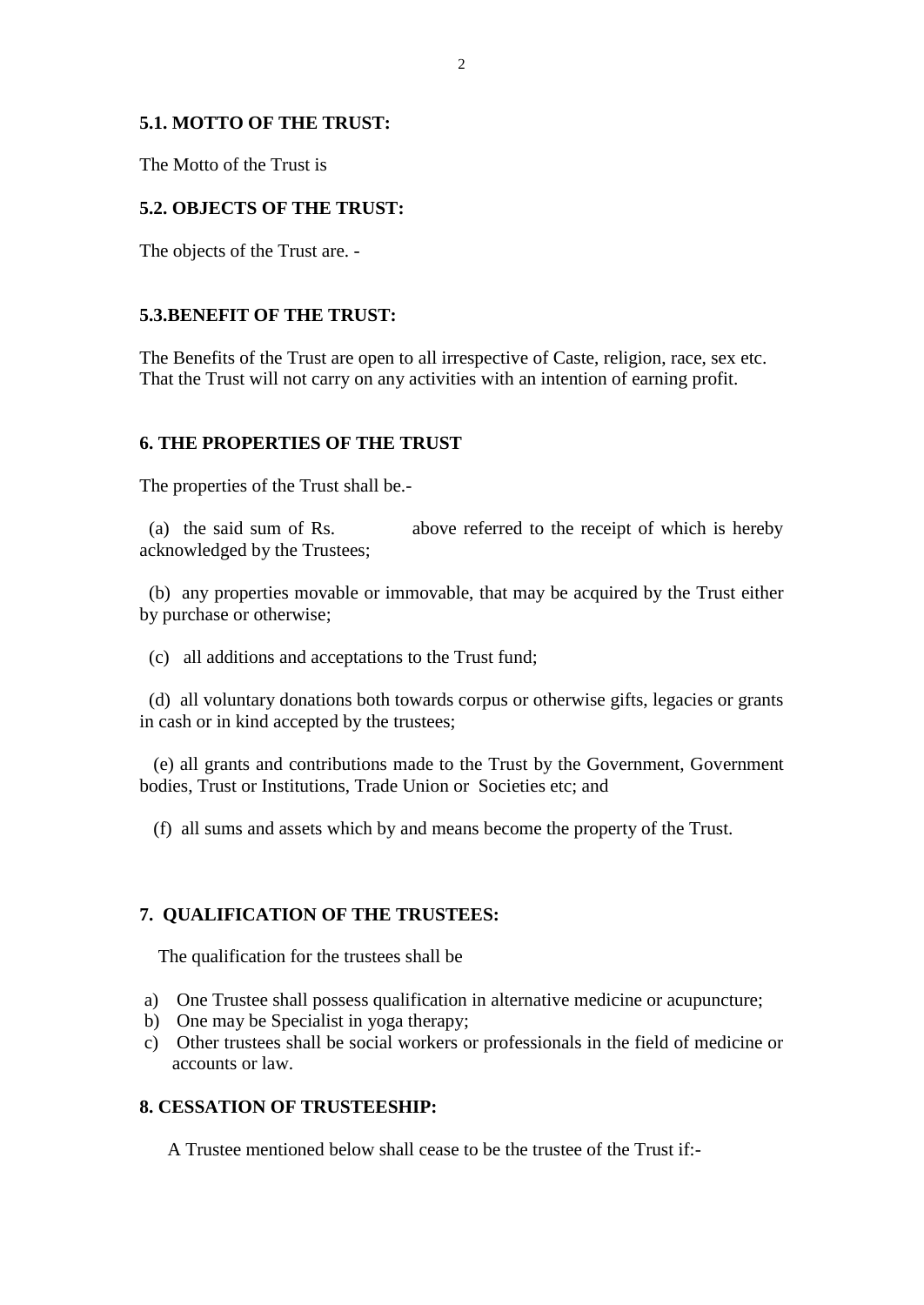(a) he resigns;

- (b) he becomes insolvent;
- (c) He is removed by the majority of the members of the, if it is found that the trustee(s) activities are detrimental to the activities or administration or funds of the Trust

#### **9.APPOINTMENT OF TRUSTEES:**

 Any vacancy in the Board of Trustees shall be filled up by the remaining members of the Trust selecting a suitable person.

#### **10. ADMINISTRATION OF THE TRUST;**

 The administration of the TRUST shall vest with the Board of Trustees, which consist of.-

- a) One Managing Trustee;
- b) One Joint Managing Trustee;
- c) One Deputy Managing Trustee and three trustees

#### **11. POWER OF THE TRUSTEES;**

The Board of Trustees shall have the control and management of the Trust and exercise the following powers:

- a) To determine from time to time to commence and to take up the object and purposes for which the funds of the trust shall be used and allot and allocate to each of the objects such portion of the funds as they deem fit;
- b) To purchase and acquire any immovable property of any kind for this object of the Trust or as a source of income for the Trust;
- c) To sell, mortgage, or dispose of any immovable property/properties belonging to the Trust;
- d) To incur all expenditure necessary as in their own opinion useful for carrying out the objects and administration of the trust;
- e) To sell, lease, mortgage or dispose of any property, immovable property/properties belonging to the Trust'
- f) To open one or more bank accounts of the trust with any bank or banks as the Trustees may deem fit and deposit monies of the Trust in the Bank accounts.
- g) To borrow for and on behalf of the Trust with or without security from banks, Governments, Universities or any other government Body/bodies both central and state;
- h) to employ staff of all kinds necessary and useful for carrying out the objects of the trust.
- i) To incur such other items of expenditure as is necessary and incidental for carrying out the objects of the Trust;
- j) To institute, conduct, defend, compound, withdraw, compromise, adjust, refer to arbitration or to do such things as are incidental and necessary, concerning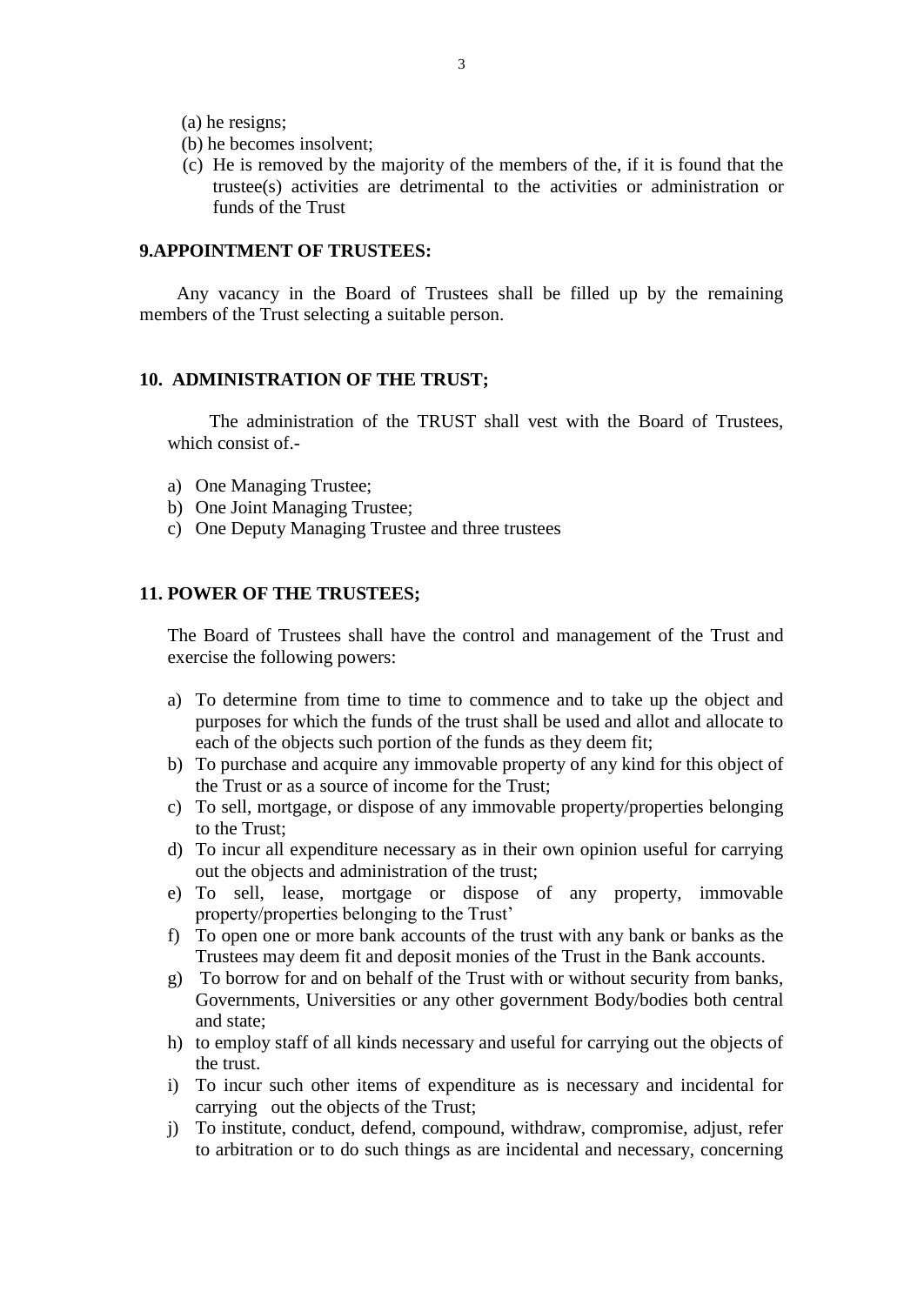the affairs of the Trust and to sign and verify vakalats, pleadings, affidavits and other powers'

- k) To delegate all or any of the powers vested in the Trustees to any body' to frame rules, bylaws and other codes for the conduct of the affairs of the Trust and its transactions and establishing any Committee;
- l) To accept contributions in cash or in kind either by way of addition to the trust funds generally or for any one or more of the specified objects of the Trust.
- m) To establish as many adhoc committees for any purpose.

## **12. Meetings of the Trustees:**

- a) The Managing Trustee shall preside over all the meetings of the trustees and in his absence the Joint Managing Trustee shall preside such meeting and in the absence of both, the trustees attended such meeting may elect any one of them to preside over the meeting;
- b) The meetings of the Trustees may be convened by the Managing Trustee or under his direction by any other Trustees
- c) The quorum of the meeting of the Trustees shall be four personally present.
- d) In the event of equality of votes, the person presiding such meeting shall exercise casting vote (additional vote).

## **13. RESOLUTIONS:**

- a) The Trustees may exercise all the powers vested in them in clause 9 under these presents by resolution passed at a simple majority of the trustees attended such meetings of the Board of Trustees.
- b) Any resolution in writing signed by all Trustees holding office for the time being shall be valid and binding.

## **14. SUITS:**

The Managing Trustee of the Trust is authorized to sue or to be sued on behalf of the Trust.

### **15. Execution of Documents:**

All Deeds, Documents etc. shall be executed by the Managing Trustee, Joint Managing Trustee and Deputy Managing Trustee jointly representing the Trust.

## **16. ACCOUNTS AND AUDIT:**

- a) The Trustees shall maintain true and correct accounts of all Trust monies and of all the income and investments and all the outgoing expenses.
- b) The year of account shall be the financial year commencing from  $1<sup>st</sup>$  APRIL and ending 31<sup>st</sup> March.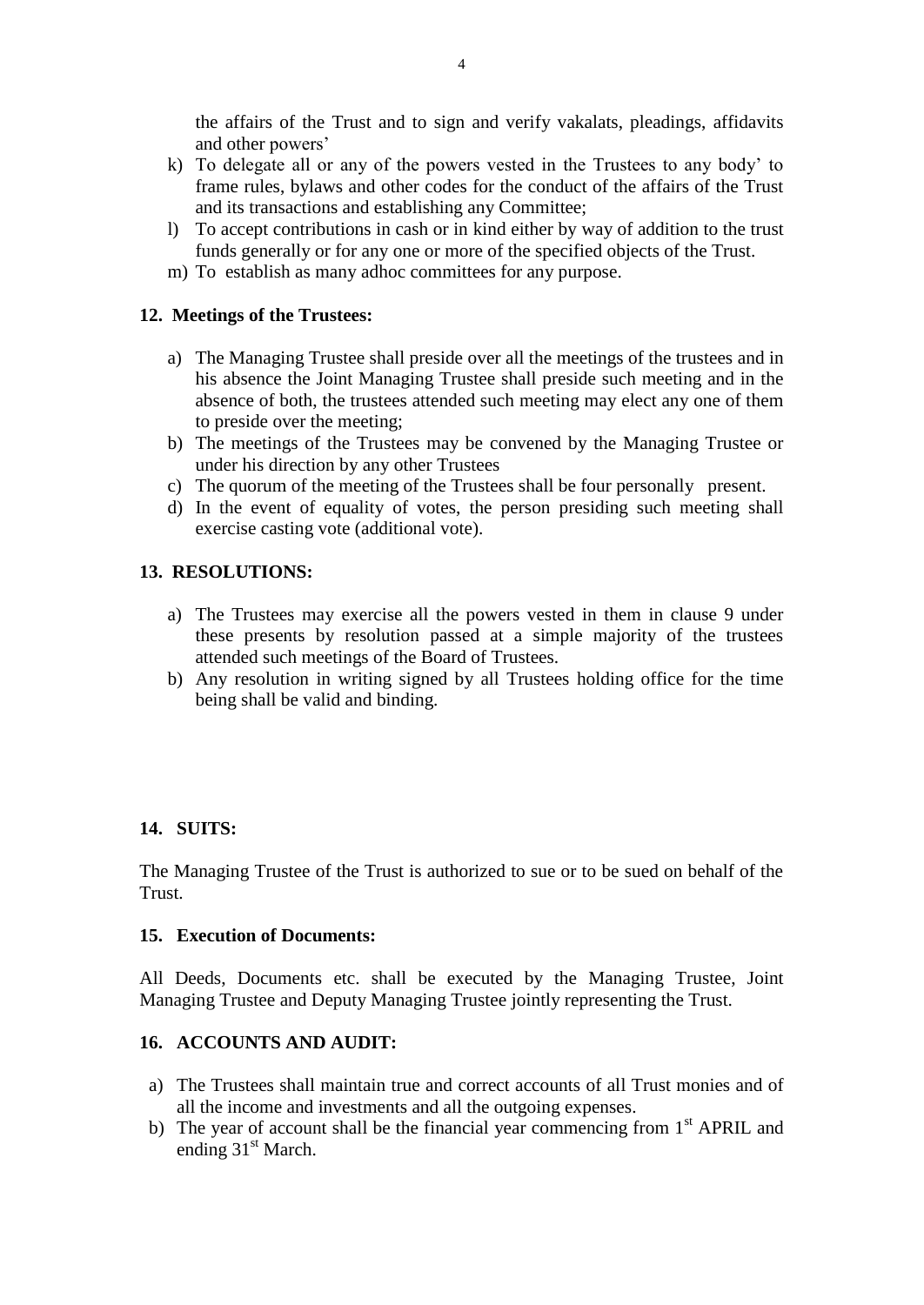- c) The Trustees shall each year issue a report setting out the accounts showing the income and expenditure of the Trust for the preceding year not later than six months from the end of the preceding year of accounts.
- d) The accounts of the Trust shall be audited every year by a Chartered Accountant who may be appointed for the purpose by the board of Trustees and the audited statement of accounts together with Auditors' report shall be laid before the Board of Trustees for approval.

#### **17. BANK ACCOUNT:**

The Managing Trustee along with the Deputy Managing Trustee shall operate bank account(s) jointly.

## **18. POWER TO ALTER RULES AND REGULATIONS:**

The Board of Trustees shall have full power and authority to make, alter and rescind rules and regulations for the management and administration of the Trust. Any amendment to the Trust Deed will be carried out only with the approval of the Commissioner of Income Tax.

### **19. APPLICATION OF INCOME AND TRUST FUND:**

The Board of Trustees shall be empowered to invest the funds of the Trust in movable or immovable properties, in such manner as they deem fit for the purpose of the objects of the trust provided that such investments shall be in accordance with the provision of Section 13(I) read with Section 11(5) of the Income Tax Act, 1961 as well as of any other law for the time being in force as are applicable to charitable trusts.

#### **20. REMUNERTION TO THE TRUSTEES:**

 The Trustees are not entitled for any remuneration. But they shall however be entitled to receive out of pocket expenses incurred by them in the course of discharging the functions of the Trust. Further the Income and funds of the Trust will be solely utilized towards the objects and no portion of it will be utilized for payment of Trustees by way profits, interest, dividend or otherwise.

## **21. INDEMNITY:**

 Every Trustee shall be indemnified out of the fund in respect of any loss arising from or contingent upon any investment made out of the monies of the Trust unless such loss shall have been occasioned by own negligence and also every Trustee shall be indemnified out of the Trust against all proceedings, suits, claims, costs, damages and expenses occasioned by any claim in connection with the matters or affairs relating to the Trust created by these presents or in the exercise of powers or discretion vested in them by virtue of these presents.